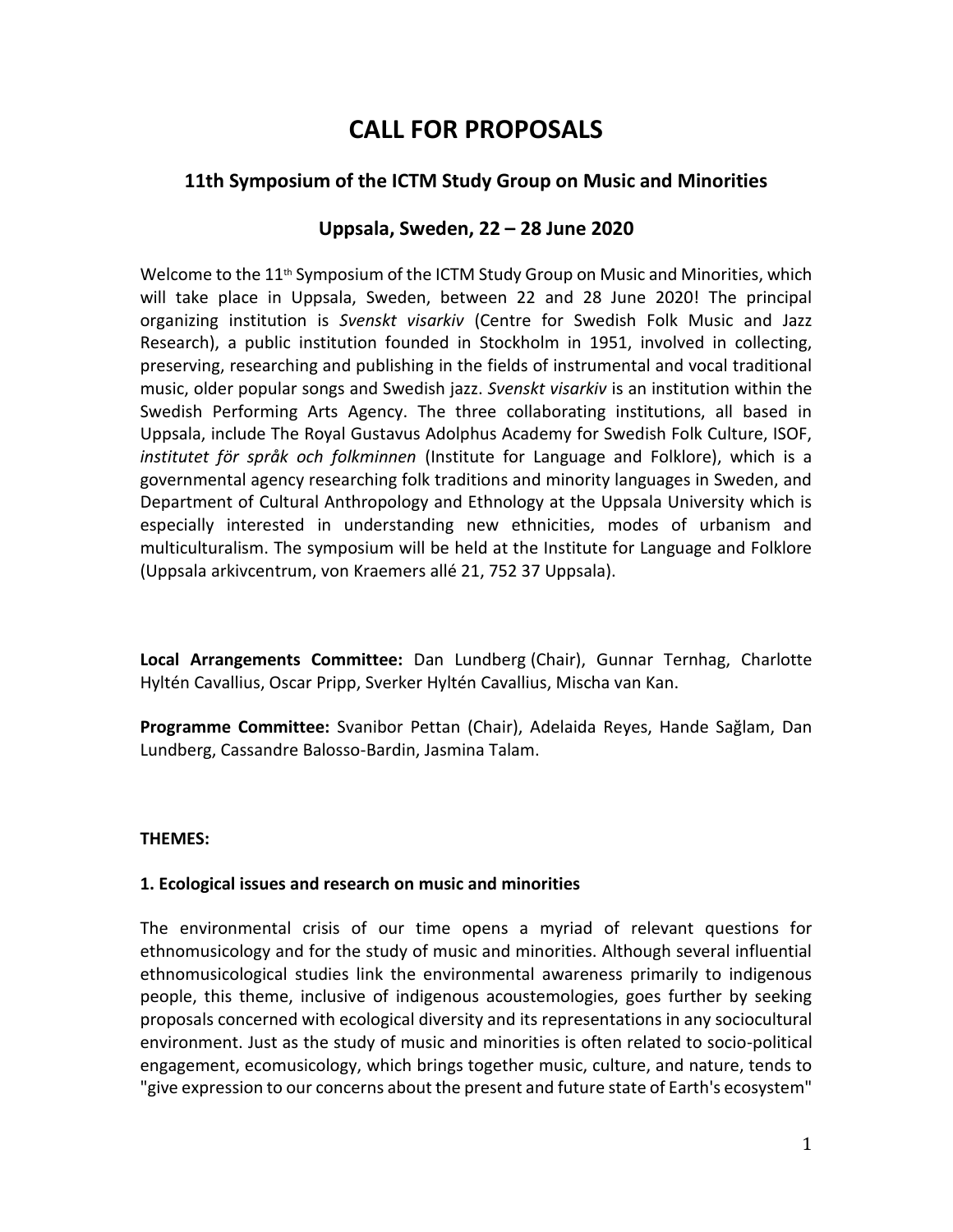(Perlman 2014). How does ecological thinking affect current views on what was known as "salvage ethnomusicology" and consequently how does it impact the study of minorities? How could or how do the growing number of ethnomusicological studies which affirm ecological perspective(s), including the large-scale project Sustainable Futures for Music Cultures (Schippers and Grant 2016), benefit the study of music and minorities? What is the potential relevance of the emerging fields besides ecomusicology, such as biomusicology and zoomusicology, for music and minority studies?

## **2. Music of minorities as national cultural heritage**

It is not unusual that majority populations select particular genres of minority cultures as state symbols. Examples of this are flamenco, joik and many more. Such situations call for a discussion about power relations. Should they be interpreted as a sign of appreciation by the dominant group of the cultural elements of minority communities or as a cultural hijacking? This basic question brings to the scholarly arena a number of related questions. How is the music of minorities presented in exhibitions and in publications? What is the place of the music of minorities in museums and archives? Who takes responsibility for collecting, maintaining, and presenting the music of minorities?

## **3. Theoretical and methodological considerations in studies on music and minorities**

Continuous refinement of theory and method is essential for enabling this specific study field to maintain its influence on contemporary ethnomusicology and for its efficient impact on the social and political realities of the minorities. Theory and method were emphasized in one of the themes at the first symposium of the Study Group in Ljubljana a couple of decades ago. What were the major lines of development in the studies published since then up to our days? Which theoretical and methodological frames have proved to be particularly useful? The introduction of theoretical concepts such as hybridity inspired several studies for the fifth symposium in Prague in 2008. Which other concepts in spatial or temporal terms have benefitted the study field? Which ones have the potential to benefit it, but remain obsolete? The newly adopted definition of minorities for the needs of the Study Group, marked by the clear emphasis on power relations, calls for a reconsideration of the previous theoretical and methodological models and for the possible introduction of new ones.

#### **4. New research**

This unspecified theme welcomes proposals featuring current research on music and minorities, which does not fit into the three previously specified themes.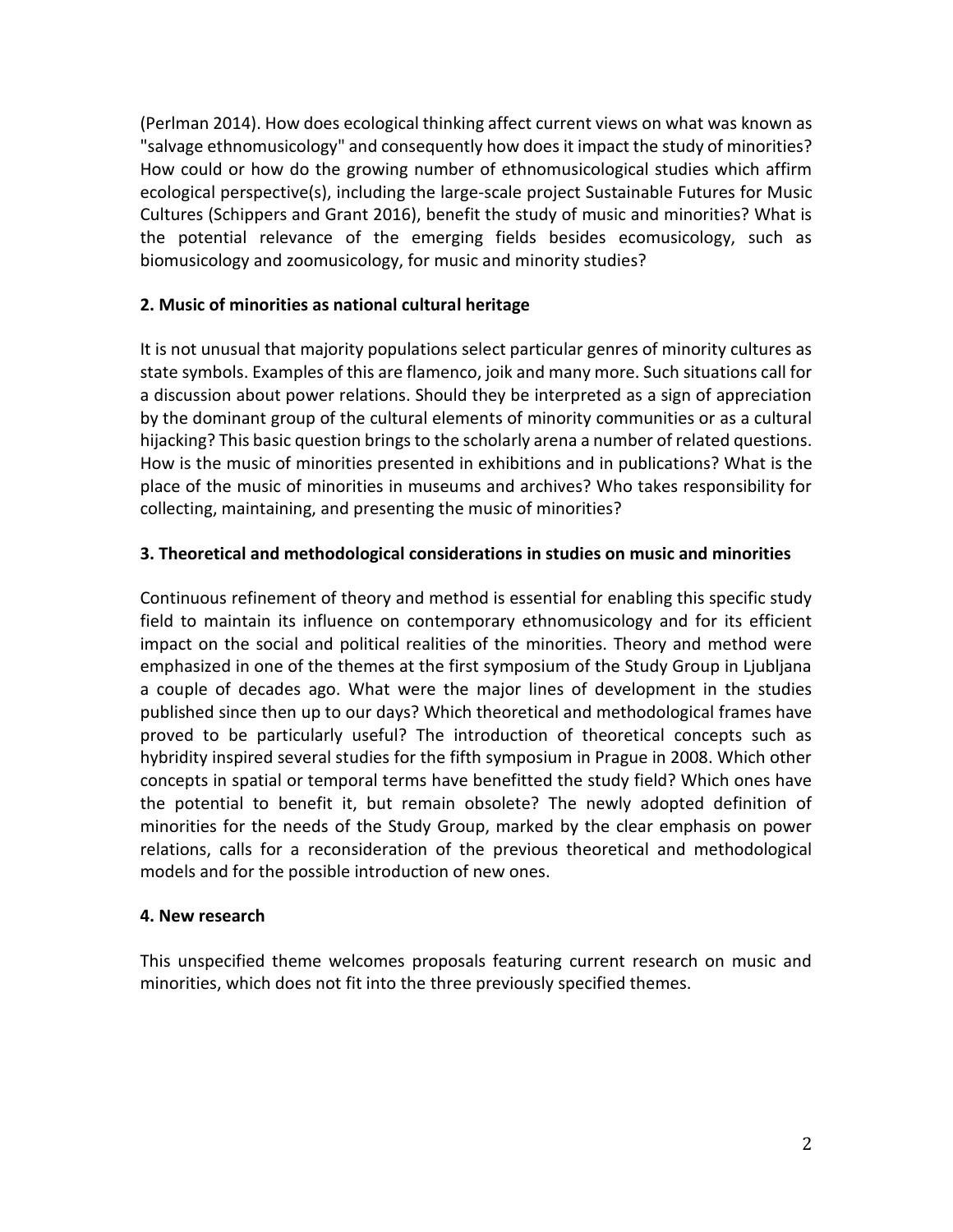**Paper proposals** should include the data related to the submitters (name, institutional affiliation, mailing address, phone number, e-mail address, confirmation of the ICTM membership), and to the submissions (title of the presentation, type of presentation: paper, panel, roundtable, or film, and required technical equipment).

### **Proposals should be sent to the following two addresses by the deadline Saturday, 30 November 2019**:

Svanibor Pettan, Program Chair:

#### **[svanibor.pettan@gmail.com](mailto:svanibor.pettan@gmail.com)**

and

Hande Sağlam, Secretary of the ICTM Study Group on Music and Minorities:

#### **[saglam@mdw.ac.at](mailto:saglam@mdw.ac.at)**

The reviewing process of the proposals will be anonymous. Please note that each participant is limited to a single presentation. Notifications of acceptances and rejections will be sent to the submitters by Saturday, 21 December 2019.

#### **PRESENTATION FORMATS:**

#### **Individual Paper**

Each presentation will be allotted 20 minutes inclusive of illustrations and examples, plus 10 minutes for questions and discussion. The Program Committee will organize individual proposals that have been accepted into thematically related sessions. Please submit an abstract of 250 words outlining the content, argument, and conclusion, and indicate the symposium theme to which it should be placed.

#### **Panel**

Organized panel sessions of 90 or 120 minutes are highly encouraged. A panel consists of a group of three or four papers that are entirely planned, coordinated, and prepared by a group of presenters, one of whom is the responsible coordinator. The proposal should contain a 250-word shared abstract and 250-word abstracts of each participant. Each panel proposal will be accepted or rejected as a whole.

#### **Roundtable**

Roundtables refer to the sessions featuring discussion related to one of the symposium themes. They are prepared and coordinated by a group of four to five participants, one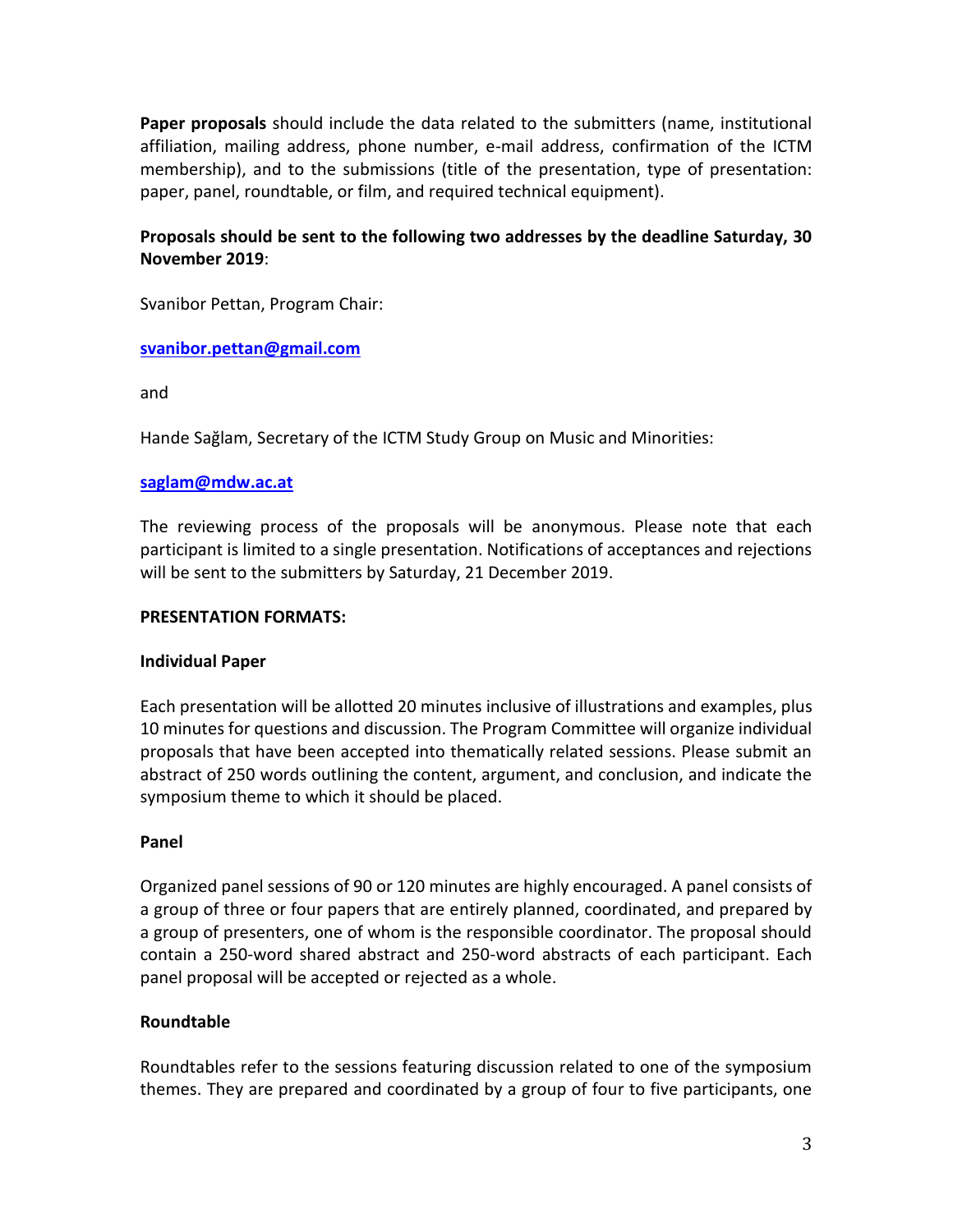of whom serves as the responsible coordinator. A roundtable of 90 minutes starts with a short statement by each participant, followed by a coordinated exchange of arguments by the participants. At the convener's discretion, the audience can be asked to take an active part in the discussion. The convener, who is expected to chair the session, should submit a 250-word proposal with its aims and the roles of the individual participants.

#### **Film Presentation**

We also encourage proposals for film presentations related to one of the symposium themes. Please submit an abstract of 250 words indicating the length and the content of the film.

#### **ACCOMMODATION:**

SELECTED HOSTELS AND HOTELS IN UPPSALA:

# **Hostels (some also with hotel parts)**

Hotell och Vandrarhem Centralstation (215-550 SEK/night)

<http://hotellcentralstation.se/boenden/vandrarhem/>

Uppsala City hostel (240-820 SEK/night)

<http://uppsalacityhostel.se/en/>

Uppsala CityStay (260-1150 SEK/night)

<http://citystayuppsala.se/>

## **Hotels**

Hotell Stella

<https://www.hotellstella.se/en/>